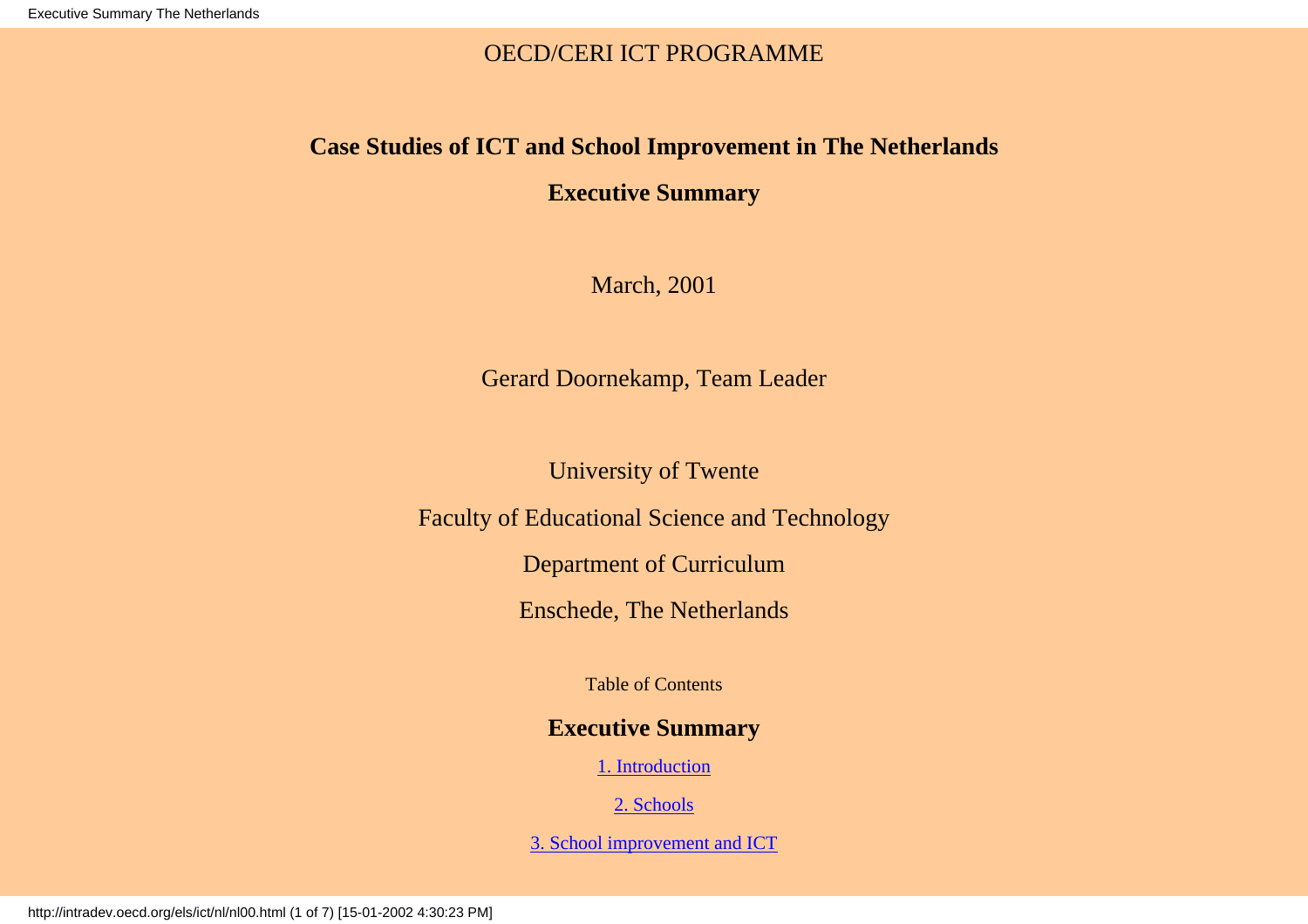### [4. Hypotheses](#page-4-0)

## **Executive Summary**

### **1. Introduction**

<span id="page-1-0"></span>Within the framework of the ICT-Programme 'ICT and the Quality of Learning' of the Centre for Educational Research and Innovation (CERI) of the Organisation for Economic Co-operation and Development (OECD), initiated in 1998, The Netherlands has participated in the component 'Case Studies of Organisational Change' of the area 'Research and Evaluation of the Impact of ICT on Schooling and Learning'.

In the period October, 2000 until March, 2001, four case studies have been carried out in Dutch schools for primary and secondary education by researchers of the Department of Curriculum (Faculty of Educational Science and Technology) of the University of Twente (Enschede, The Netherlands). Team Leader is Gerard Doornekamp.

The Workbook for Case Studies of Organisational Change (version 9b; August, 2000) describes the study goals, the hypotheses and the design of the case studies. The study is co-ordinated by the University of Delaware (USA).

[Back](#page-0-0)

## **2. Schools**

## <span id="page-1-1"></span>*2.1 Description of the schools*

In this study, two schools for primary education have participated: Basisschool 'De Verrekijker' (Amstenrade; code NL01) and R.K. Basisschool 'De Marke' (Losser; code NL02). Both schools work according to the traditional year group system. About 320 students (Kindergarten to grade 6) visit these schools.

Two schools for secondary education have given their assistance to this study: Jacobus College (Enschede; code NL03) and Agricultural Training Centre Oost (Twello; code NL04). The first school is a school for general secondary education (about 1.100 students), while the second is a school for vocational education (about 700 students), including pre-vocational secondary education and senior secondary vocational education. Both schools have several locations.

Two of these schools (NL01 and NL03) were selected through the SITES M2 Case Selection procedure. The innovations in these schools can be characterised as school-wide innovations. Two other schools, also from the SITES M2 Case Selection, could not participate because in one case no appointed could be made before March 1, 2001 and in the other case the teacher became ill. Therefore, two other case study schools had to be found as soon as possible because time was running short; an extended case selection would take too much time. >From the schools we know and have contact with, two schools were selected (NL02 and NL04). These schools are good replacements for the schools that were selected initially. The innovations are in line with the starting points of the OECD Case Studies. These schools are included in the SITES M2 Case Studies too.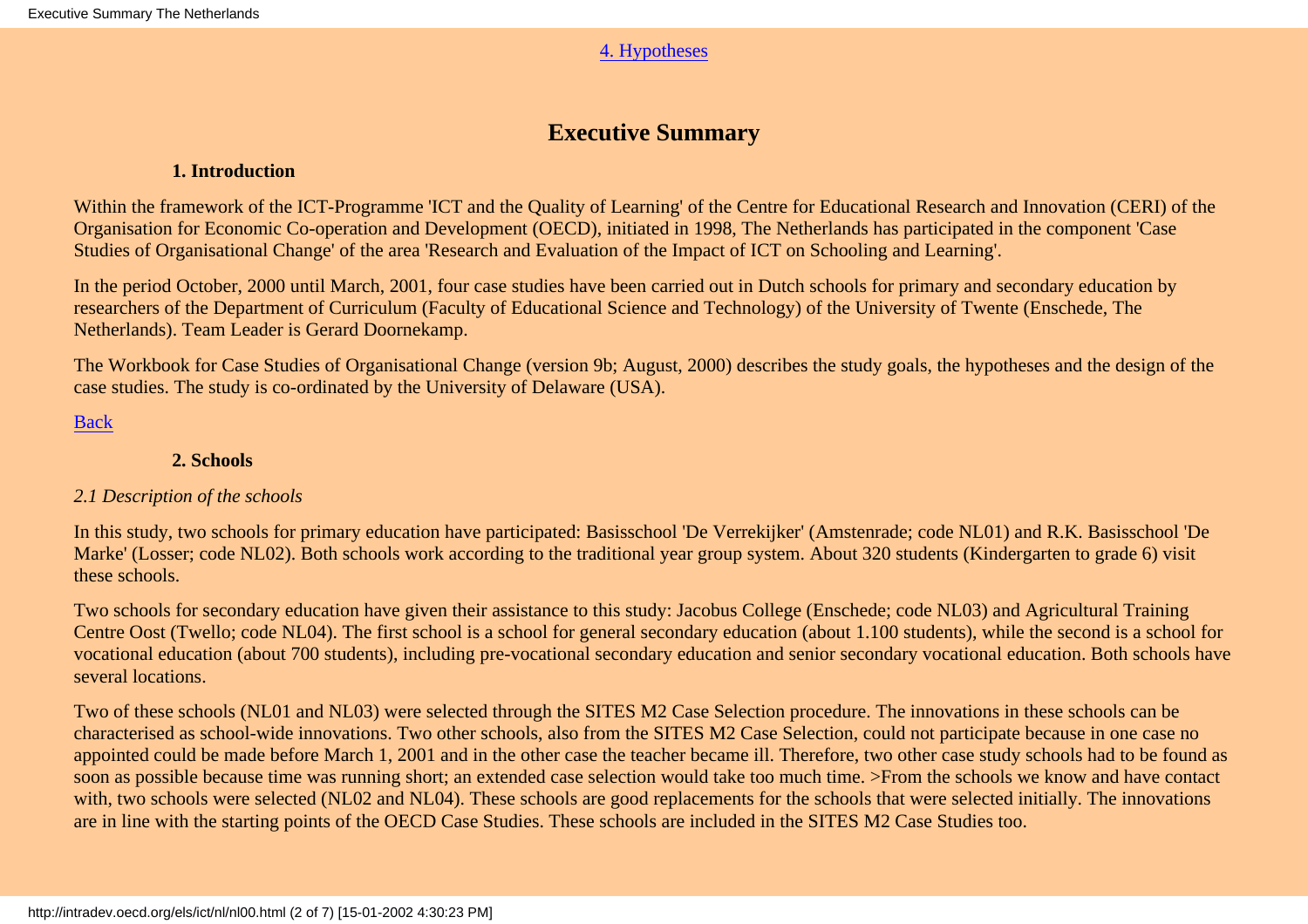Executive Summary The Netherlands

#### *2.2 ICT in the schools*

The four schools are all 'Vanguard schools'. Within the policy of the government to integrate ICT in education, the government started the 'Vanguard schools' project. The schools received a budget for the ICT-infrastructure and staff development. Next, they are connected to the Internet via Kennisnet (i.e., a national computer network for schools and related organisations).

The schools have invested a lot of money in the ICT-infrastructure of the school. Nearly all computers are connected to the internal network of the school. Many computers are multimedia computers (i.e., equipped with a CD-ROM and a sound card). Table 1 shows the student : computer ratios of these schools.

| Basisschool 'De Verrekijker' (Amstenrade)              | 9.4 |
|--------------------------------------------------------|-----|
| R.K. Basisschool 'De Marke' (Losser)                   | 3.6 |
| Jacobus College (Enschede, location Van der Waalslaan) |     |
| Agricultural Training Centre Oost (location Twello)    |     |

#### *Table 1: Student : computer ratios*

In the schools for primary education less students need to share a computer than in the schools for secondary education.

For each respondent of the ICT Practice Survey for Teachers indices have been calculated for how comfortable the teachers are using ICT ('Comfort') and for the use of ICT in students' assignments ('Assignments'). Table 2 presents the number of teachers, the mean index and the standard error of the mean per school for each index.

Jacobus College and ATC Oost have higher mean scores on the 'Comfort' index than the two schools for primary education. The mean score on the 'Assignments' index of ATC Oost is higher than the mean score of the other schools. The teachers of the ATC Oost assign more ICT-related activities.

| Comfort |   |      |          | Assignments |     |  |
|---------|---|------|----------|-------------|-----|--|
| $ -$    | M | s.e. | N<br>T 4 | M           | 5.0 |  |

#### *Table 2: Mean indices*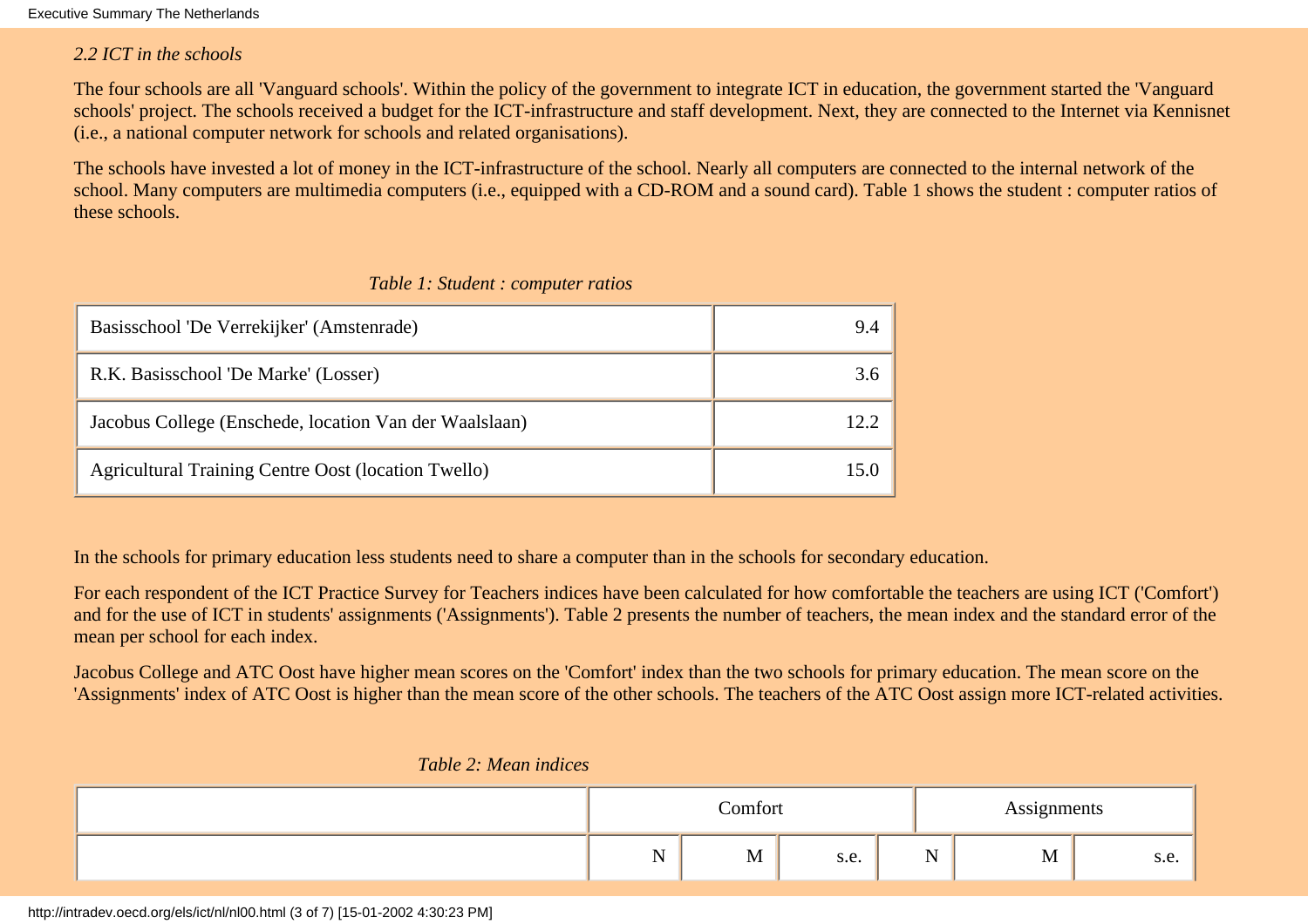| Basisschool 'De Verrekijker' (Amstenrade)                  | 2.5         | 0.1 | 12 |     |  |
|------------------------------------------------------------|-------------|-----|----|-----|--|
| R.K. Basisschool 'De Marke' (Losser)                       | 2.3         | 0.4 |    | 1.8 |  |
| Jacobus College (Enschede, location Van der Waalslaan)     | 2.6         | 0.4 |    | 1.6 |  |
| <b>Agricultural Training Centre Oost (location Twello)</b> | $\angle$ .0 | 0.2 |    | 2.4 |  |

The two schools for primary education have a full-time technology co-ordinator. The co-ordinator is also the system manager (he teaches no classes). The schools for secondary education have a system manager, but he works also for the other locations of the school.

## <span id="page-3-0"></span>[Back](#page-0-0)

## **3. School improvement and ICT**

#### *3.1 Innovation in school*

These four school use ICT in different ways to innovate their teaching / learning process. A short description of the innovation at each school is given below.

At Basisschool 'De Verrekijker', students of the upper grades (i.e., grades 3 to 6) have learnt the ICT basic skills to design and publish their web pages on the Intranet of the school. With these skills they have made their home page and additional web pages. In the future, the students will do projects and they will publish the reports on their website. The students work independently in the common lobby of the school, supervised by their teacher during one hour per week.

R.K. Basisschool 'De Marke' has integrated the use of ICT in their daily educational practice, from Kindergarten to grade 6. The school has a wide variety of educational programmes, many of them are related to the textbooks they use. These programmes are used as additional: extra help or extra practice for those students who need it, but also to broaden their knowledge and skills. Computers are available in the classrooms (two to four) and in the computer lab.

Jacobus College has initiated the project 'School 2000', which is an innovation project for the lower grades of secondary education (i.e., grades 7 to 9). Within the framework of this project, several teachers have developed projects; some of them use ICT in these projects (e.g., the Whitbread Race project). Students work independently and are supervised by an educational assistant. With this project, the school wants to innovate the teaching practice and to release time for teachers by decreasing the number of their lessons.

The ICT-policy of Agricultural Training Centre Oost (ATC Oost) is aimed at offering twenty percent of the attainment targets by using ICT and reducing the number of contact hours in the department senior secondary vocational education. With the programme 'Learning Space' teachers have developed an electronic learning environment for the subject area 'managing animal husbandry'. Students can learn independent of time and place. In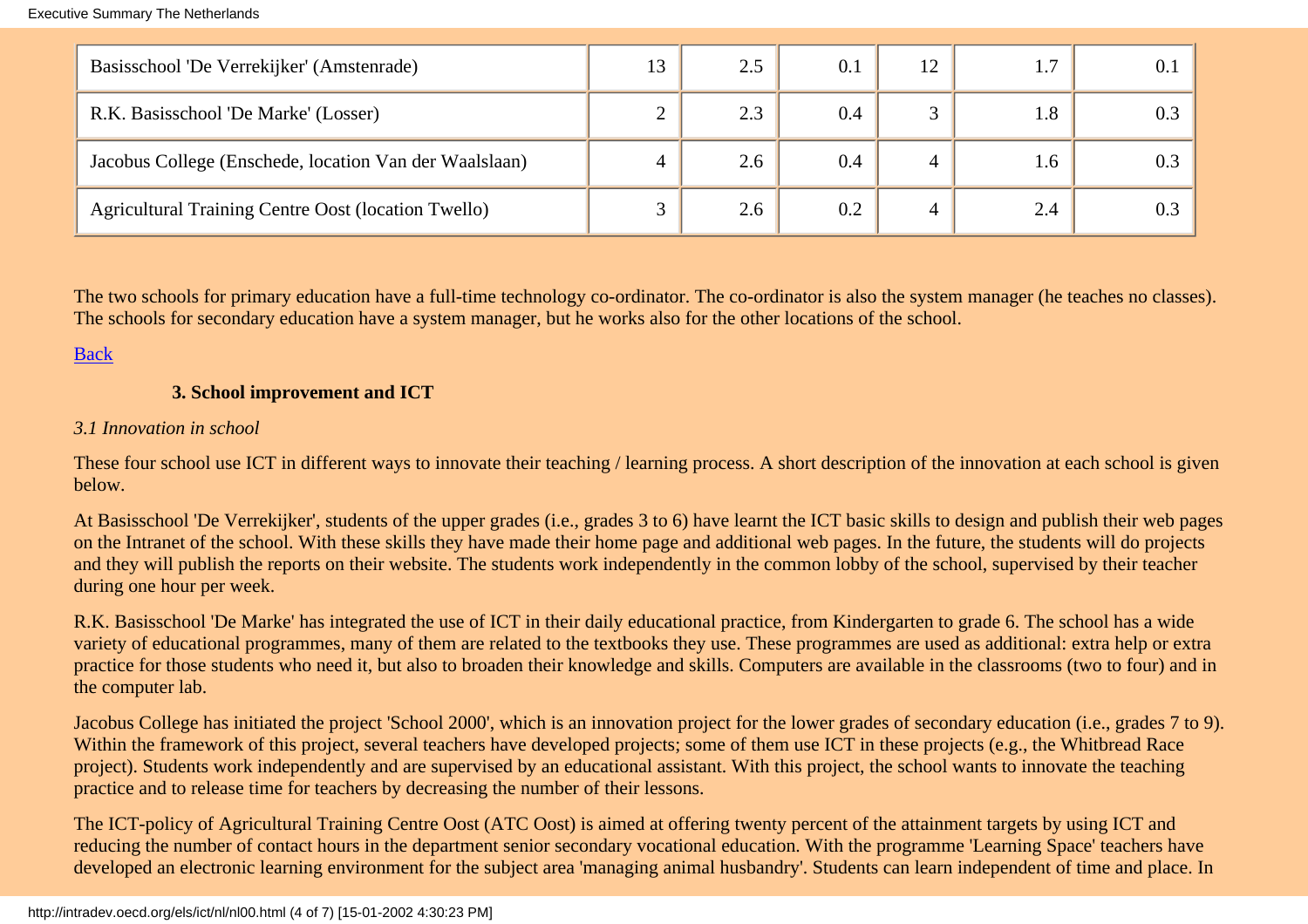small groups, they collaborate with groups of students from other locations of ATC Oost.

### *3.2 Initiator of the innovation*

At both schools for primary education, the technology co-ordinators are the initiators of the innovation. When they had their class, they developed materials or used programmes. Their students used these materials and programmes. Their activities convinced the principals of the school and the other members of the staff. The innovation was accepted by all. There were not real resistors to their initiatives, but some of teachers hesitated in the beginning.

The management of the school is the initiator of the innovations in secondary education. The deputy principal of ATC Oost and the project manager of the project 'School 2000' are directly involved. They asked teachers who are interested in and enthusiastic about the use of ICT in education to participate in a project. Other teachers are informed about their activities.

## *3.3 Effectiveness*

In all four case studies the students have acquired the competencies they need in the innovation: they work independently, collaborate with other students, work in groups, plan their activities. Students are motivated to use ICT. Teachers have become supervisors, next to their traditional roles.

Effects, in term of improved results, have not been established yet. Probably, because in some of the case studies the innovation has not been completed yet. The schools are still in a process of developing and adapting the innovation. Once it is institutionalised, (positive) effects can be expected.

## *3.4 Innovation problems*

In three case studies, problems with Kennisnet have been reported. It happens frequently that the connection is broken during the lessons. Two schools, the problems impede the use of ICT. In the fourth case study, a DHCP-server was used to avoid these problems.

Sometimes, students have to wait until a computer is available or have to work in pairs because there are not enough computers. It also can happen that a computer is broken. Old computer cause several problems.

Schools need a full-time system manager: the number have computers has increased and the network is rather complicated. Schools experience problems when he is not available.

[Back](#page-0-0)

## **4. Hypotheses**

<span id="page-4-0"></span>In the Workbook, five hypotheses are described and explained. Table 3 gives an overview whether these hypotheses have been accepted or rejected (in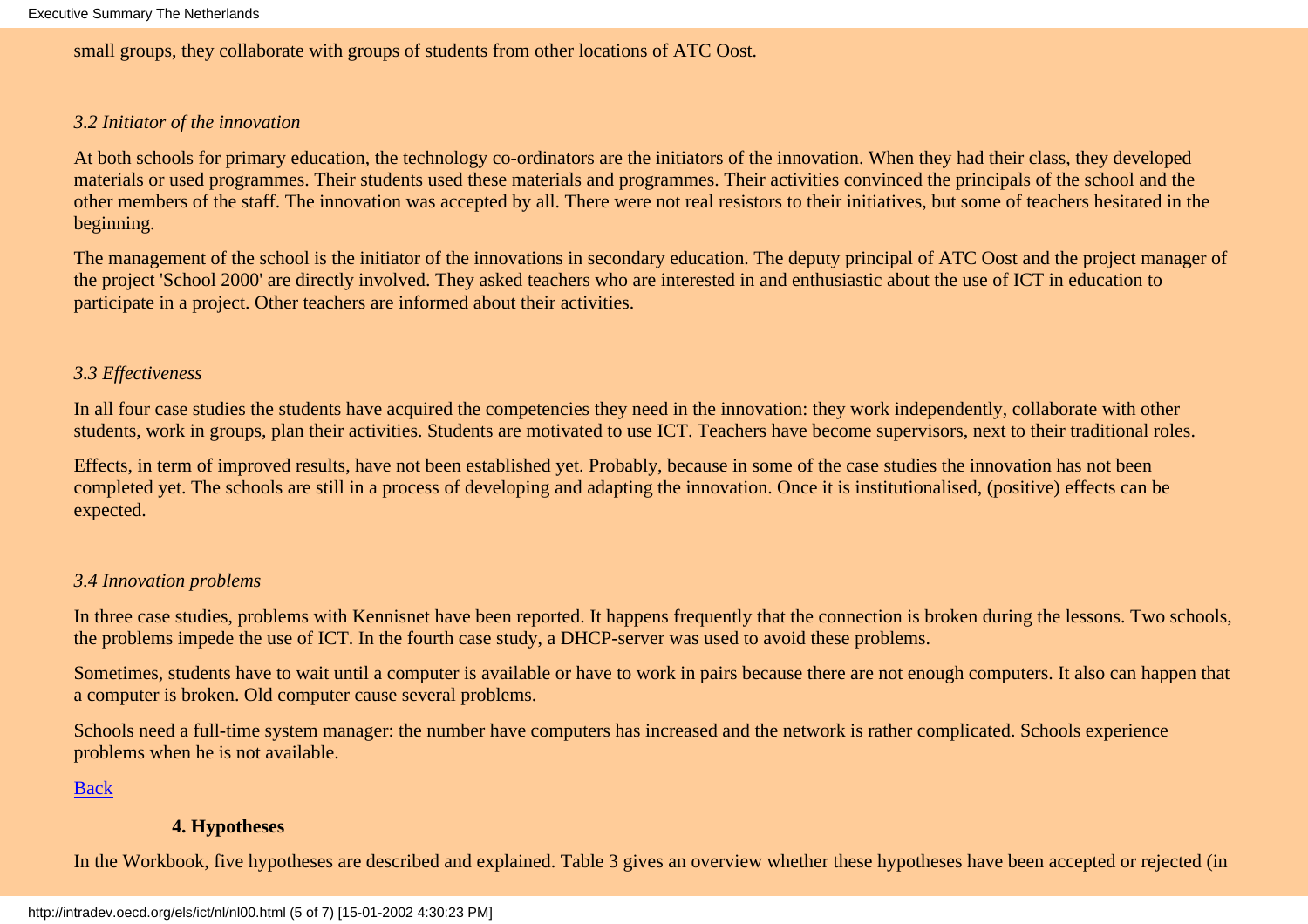favour of the rival hypotheses) in each case study.

|  | Table 3: Hypotheses |
|--|---------------------|
|--|---------------------|

|                                                                                           | NL01   | NL02   | NL03   | NL04   |
|-------------------------------------------------------------------------------------------|--------|--------|--------|--------|
| 0. Technology is a strong catalyst for educational innovation and<br>improvement          | Accept | Reject | Reject | Accept |
| • The diffusion followed the traditional diffusion pattern for innovations                | Accept | Accept | Accept | Accept |
| • Successful implementation depends mostly upon staff competence                          |        | Accept | Accept | Accept |
| • Gaps in academic performance between high and low poverty students<br>will not increase | Accept | Accept | Accept | Accept |
| • Successful implementation of ICT will lead to the same or higher<br>academic standards  | Accept | Accept | Accept | Accept |

Table 3 show that in all case studies at least four hypotheses have been accepted. When we look at each hypothesis separately, we are able to draw some conclusions.

- 1. For two case studies, the first hypothesis has been rejected. In the report on the case study of R.K. Basisschool 'De Marke' it has been concluded that the use of ICT is integrated completely. However, this use has not lead to an innovation of the educational practice. It is in most classes rather a traditional use of ICT. ICT is used additionally, and not as a replacement. This hypothesis had to be rejected for Jacobus College because the technical problems. The developers of the 'Whitbread Race' project make less use of ICT because of these problems. Integration of more ICT in this project (assignments and assessment by ICT) would make the project less traditional. The organisation (supervision by educational assistants) is the most innovative aspect of the project 'School 2000'.
- 2. Hypothesis 2 has been accepted in all case studies. An initiator develops its ideas and diffuses them to colleagues who are interested. Acceptance follows in due time.
- It was not possible to decide whether this hypothesis has to be accepted of reject for Basisschool 'De Verrekijker'. The teachers are competent to 3. use ICT. Much attention has been paid to staff development. But at this moment there is no evidence available how the teachers have contributed to the development of the innovation. They have implemented the innovation, but have not yet developed materials and lessons for the students how they have to set up a project.